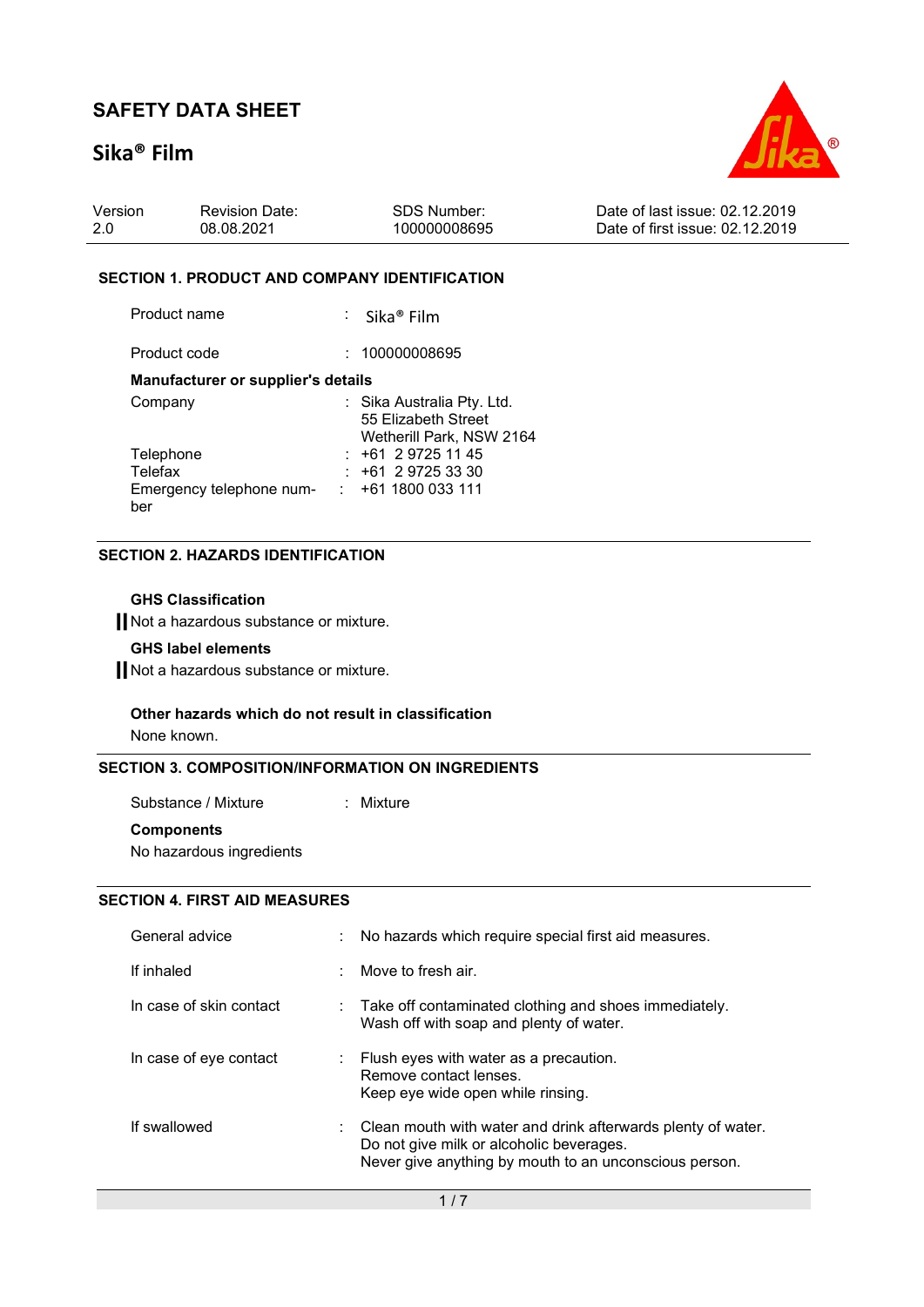## Sika® Film



| Version<br>2.0 | <b>Revision Date:</b><br>08.08.2021                               | <b>SDS Number:</b><br>100000008695                                                                                            | Date of last issue: 02.12.2019<br>Date of first issue: 02.12.2019 |
|----------------|-------------------------------------------------------------------|-------------------------------------------------------------------------------------------------------------------------------|-------------------------------------------------------------------|
|                | Most important symptoms<br>and effects, both acute and<br>delayed | : No known significant effects or hazards.<br>See Section 11 for more detailed information on health effects<br>and symptoms. |                                                                   |
|                | Notes to physician                                                | $:$ Treat symptomatically.                                                                                                    |                                                                   |
|                | <b>SECTION 5. FIREFIGHTING MEASURES</b>                           |                                                                                                                               |                                                                   |
|                | Suitable extinguishing media :                                    | Use extinguishing measures that are appropriate to local cir-<br>cumstances and the surrounding environment.                  |                                                                   |
|                | ucts                                                              | Hazardous combustion prod- : No hazardous combustion products are known                                                       |                                                                   |
|                | ods                                                               | Specific extinguishing meth- : Standard procedure for chemical fires.                                                         |                                                                   |
|                | Special protective equipment :                                    | In the event of fire, wear self-contained breathing apparatus.                                                                |                                                                   |

### SECTION 6. ACCIDENTAL RELEASE MEASURES

for firefighters

| tive equipment and emer-<br>gency procedures             |    | Personal precautions, protec-: For personal protection see section 8.                                      |
|----------------------------------------------------------|----|------------------------------------------------------------------------------------------------------------|
| Environmental precautions                                | ÷. | No special environmental precautions required.                                                             |
| Methods and materials for<br>containment and cleaning up |    | Wipe up with absorbent material (e.g. cloth, fleece).<br>Keep in suitable, closed containers for disposal. |

### SECTION 7. HANDLING AND STORAGE

| fire and explosion          | Advice on protection against : Normal measures for preventive fire protection.                                                                        |
|-----------------------------|-------------------------------------------------------------------------------------------------------------------------------------------------------|
| Advice on safe handling     | For personal protection see section 8.<br>No special handling advice required.<br>Follow standard hygiene measures when handling chemical<br>products |
| Hygiene measures            | When using do not eat or drink.<br>When using do not smoke.                                                                                           |
| Conditions for safe storage | Keep container tightly closed in a dry and well-ventilated<br>place.<br>Store in accordance with local regulations.                                   |
| Materials to avoid          | No special restrictions on storage with other products.                                                                                               |
|                             | 2/7                                                                                                                                                   |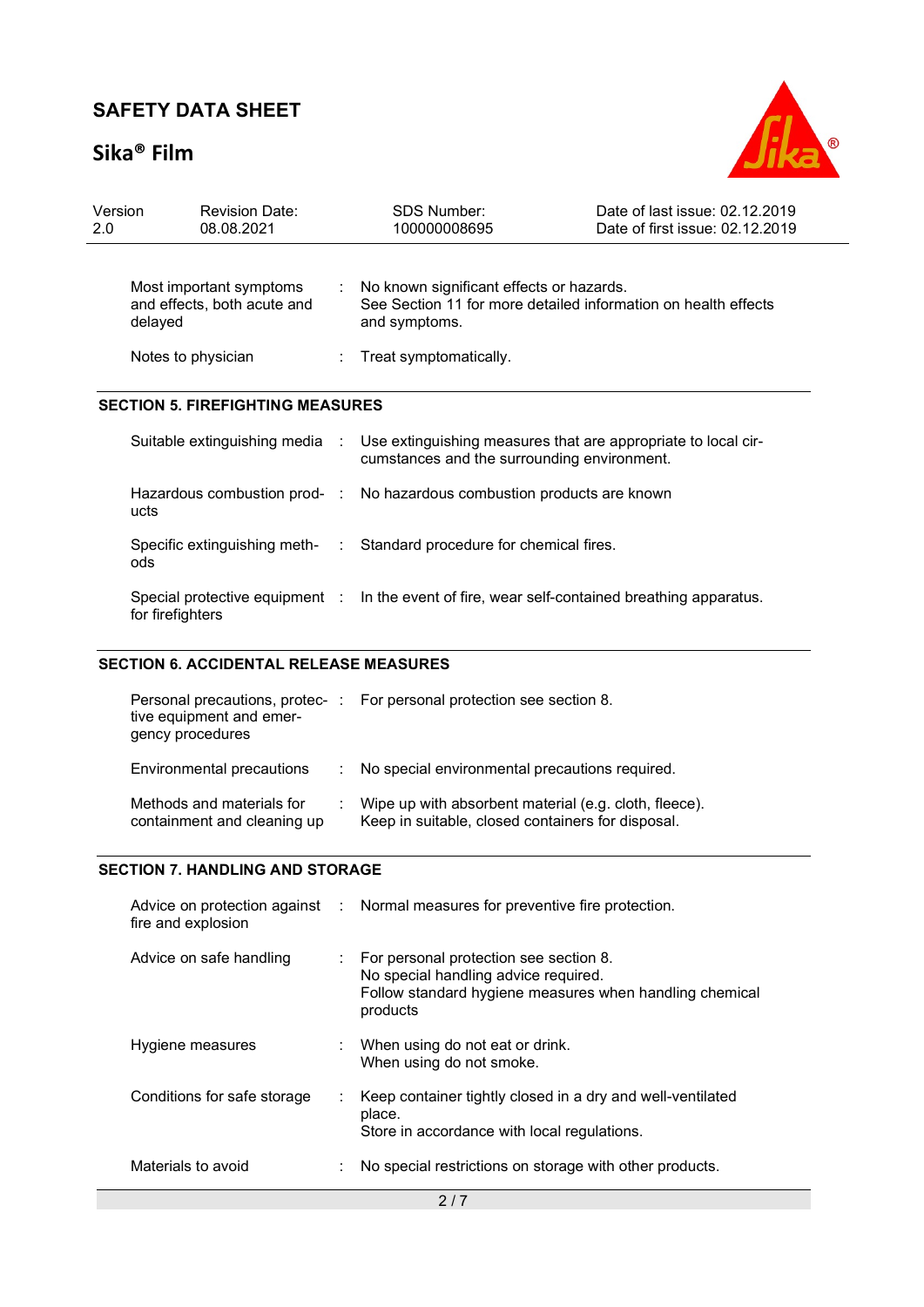## Sika® Film



| Version | <b>Revision Date:</b> | SDS Number:  | Date of last issue: 02.12.2019  |
|---------|-----------------------|--------------|---------------------------------|
|         | 08.08.2021            | 100000008695 | Date of first issue: 02.12.2019 |
|         |                       |              |                                 |

### SECTION 8. EXPOSURE CONTROLS/PERSONAL PROTECTION

| <b>Components with workplace control parameters</b><br>Contains no substances with occupational exposure limit values. |                              |                                                                                                                                                                                                                                                                                                                                 |  |  |  |
|------------------------------------------------------------------------------------------------------------------------|------------------------------|---------------------------------------------------------------------------------------------------------------------------------------------------------------------------------------------------------------------------------------------------------------------------------------------------------------------------------|--|--|--|
| Appropriate engineering<br>controls                                                                                    |                              | $\therefore$ Use adequate ventilation and/or engineering controls to pre-<br>vent exposure to vapours.                                                                                                                                                                                                                          |  |  |  |
| Personal protective equipment                                                                                          |                              |                                                                                                                                                                                                                                                                                                                                 |  |  |  |
| Respiratory protection                                                                                                 |                              | : No special measures required.<br>Respirator selection must be based on known or anticipated<br>exposure levels, the hazards of the product and the safe<br>working limits of the selected respirator.                                                                                                                         |  |  |  |
| Hand protection                                                                                                        | $\mathcal{L}_{\mathrm{max}}$ | Chemical-resistant, impervious gloves complying with an<br>approved standard should be worn at all times when handling<br>chemical products if a risk assessment indicates this is nec-<br>essary.<br><b>Follow AS/NZS 1337.1</b><br>Recommended: Butyl rubber/nitrile rubber gloves.<br>Contaminated gloves should be removed. |  |  |  |
| Eye protection                                                                                                         |                              | Safety glasses                                                                                                                                                                                                                                                                                                                  |  |  |  |
| Skin and body protection                                                                                               | $\mathcal{L}_{\mathcal{A}}$  | Protective clothing (e.g. safety shoes, long-sleeved working<br>clothing, long trousers)<br>Follow AS 2210:3                                                                                                                                                                                                                    |  |  |  |

### SECTION 9. PHYSICAL AND CHEMICAL PROPERTIES

| Appearance                                                  | ÷ | liquid                |
|-------------------------------------------------------------|---|-----------------------|
| Colour                                                      | ÷ | blue                  |
| Odour                                                       | ÷ | characteristic        |
| Odour Threshold                                             | ÷ | No data available     |
| рH                                                          | ÷ | ca. 8 (20 °C (68 °F)) |
| Melting point/range / Freezing : No data available<br>point |   |                       |
| Boiling point/boiling range                                 |   | : No data available   |
| Flash point                                                 | ÷ | Not applicable        |
| Evaporation rate                                            | ÷ | No data available     |
| Flammability (solid, gas)                                   |   | : No data available   |
| Upper explosion limit / Upper : No data available           |   |                       |
|                                                             |   | 3/7                   |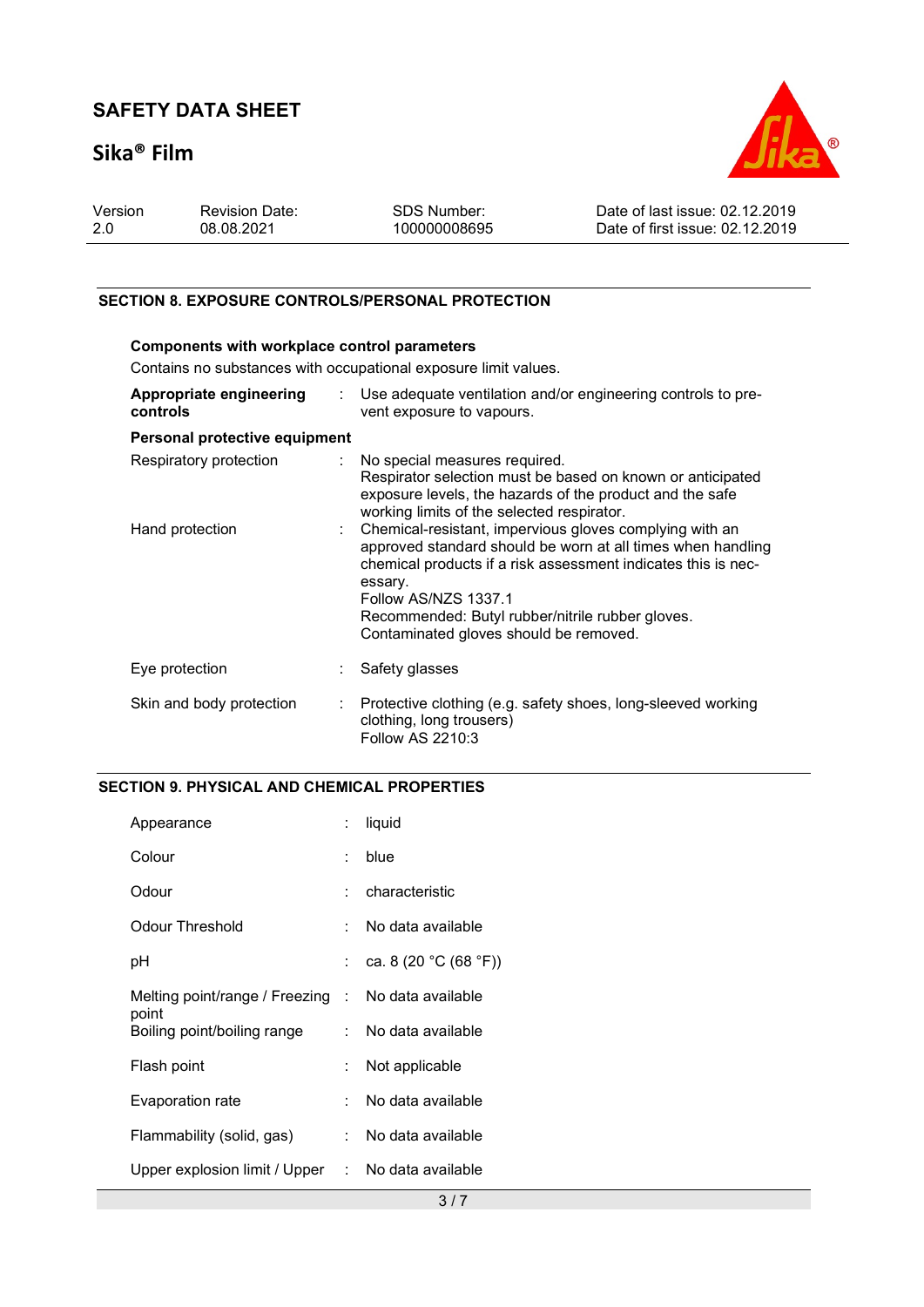## Sika® Film



| Version<br>2.0 | <b>Revision Date:</b><br>08.08.2021                 |   | <b>SDS Number:</b><br>100000008695                                                                                                  | Date of last issue: 02.12.2019<br>Date of first issue: 02.12.2019 |
|----------------|-----------------------------------------------------|---|-------------------------------------------------------------------------------------------------------------------------------------|-------------------------------------------------------------------|
|                | flammability limit                                  |   |                                                                                                                                     |                                                                   |
|                | Lower explosion limit / Lower<br>flammability limit | ÷ | No data available                                                                                                                   |                                                                   |
|                | Vapour pressure                                     |   | 23 hPa                                                                                                                              |                                                                   |
|                | Relative vapour density                             |   | No data available                                                                                                                   |                                                                   |
|                | Density                                             |   | ca. 1.02 g/cm3 (20 °C (68 °F))                                                                                                      |                                                                   |
|                | Solubility(ies)<br>Water solubility                 |   | soluble                                                                                                                             |                                                                   |
|                | Solubility in other solvents                        | ÷ | No data available                                                                                                                   |                                                                   |
|                | Partition coefficient: n-                           |   | No data available                                                                                                                   |                                                                   |
|                | octanol/water<br>Auto-ignition temperature          |   | No data available                                                                                                                   |                                                                   |
|                | Decomposition temperature                           |   | No data available                                                                                                                   |                                                                   |
|                | Viscosity<br>Viscosity, dynamic                     |   | No data available                                                                                                                   |                                                                   |
|                | Viscosity, kinematic                                |   | No data available                                                                                                                   |                                                                   |
|                | <b>Explosive properties</b>                         |   | No data available                                                                                                                   |                                                                   |
|                | Oxidizing properties                                |   | No data available                                                                                                                   |                                                                   |
|                | Volatile organic compounds                          |   | Directive 2010/75/EU of 24 November 2010 on industrial<br>emissions (integrated pollution prevention and control)<br>Not applicable |                                                                   |

### SECTION 10. STABILITY AND REACTIVITY

| Reactivity                                | ÷         | No dangerous reaction known under conditions of normal use. |
|-------------------------------------------|-----------|-------------------------------------------------------------|
| Chemical stability                        | ÷.        | The product is chemically stable.                           |
| Possibility of hazardous reac- :<br>tions |           | No hazards to be specially mentioned.                       |
| Conditions to avoid                       | $\bullet$ | No data available                                           |
| Incompatible materials                    | ÷         | see section 7.                                              |
|                                           |           |                                                             |

No decomposition if stored and applied as directed.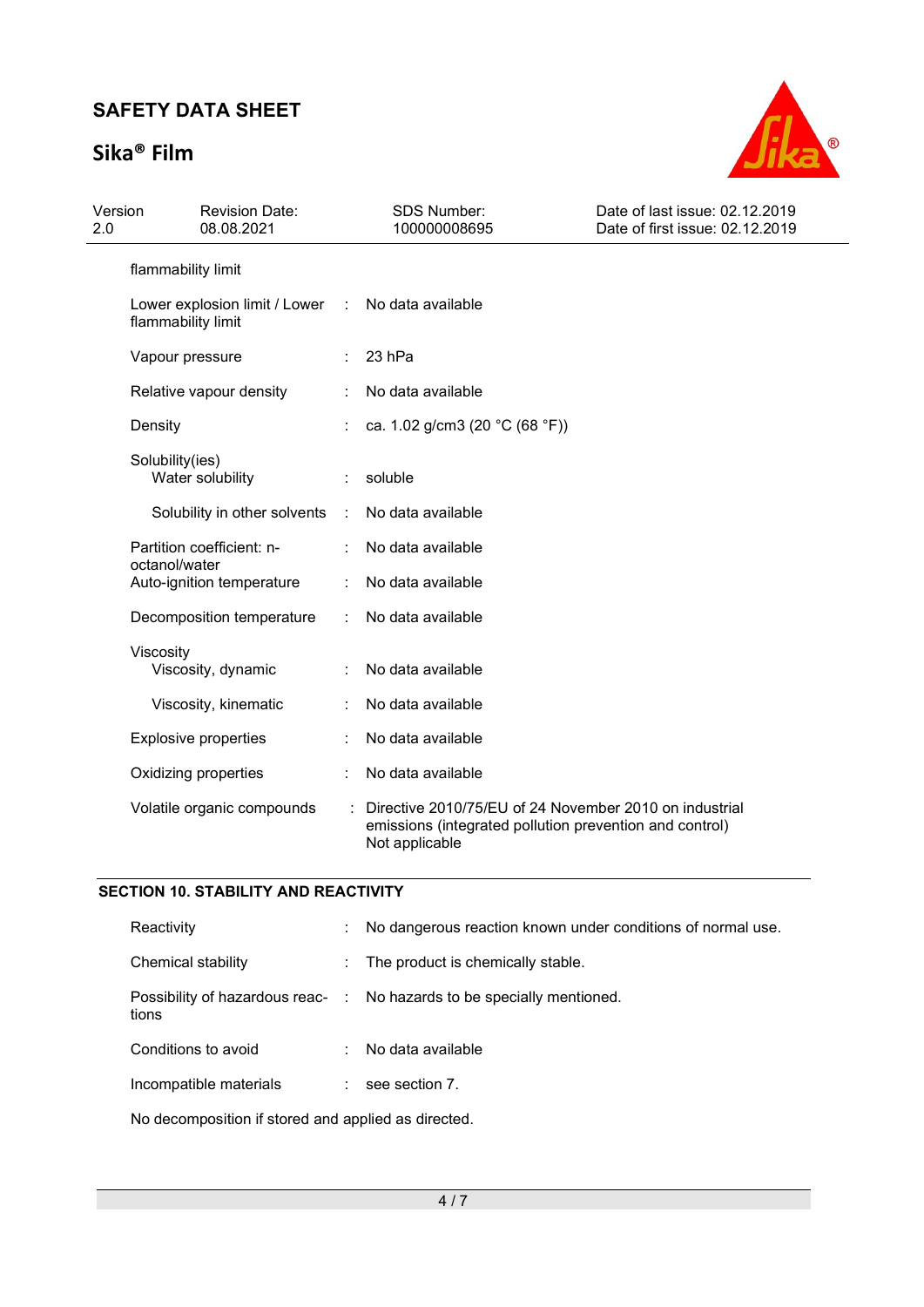## Sika® Film



| Version | <b>Revision Date:</b> | SDS Number:  | Date of last issue: 02.12.2019  |
|---------|-----------------------|--------------|---------------------------------|
| 2.0     | 08.08.2021            | 100000008695 | Date of first issue: 02.12.2019 |
|         |                       |              |                                 |

#### SECTION 11. TOXICOLOGICAL INFORMATION

#### Acute toxicity

Not classified based on available information.

#### Skin corrosion/irritation

Not classified based on available information.

# Serious eye damage/eye irritation

Not classified based on available information.

### Respiratory or skin sensitisation

#### Skin sensitisation

Not classified based on available information.

### Respiratory sensitisation

Not classified based on available information.

#### Chronic toxicity

#### Germ cell mutagenicity

Not classified based on available information.

#### **Carcinogenicity**

Not classified based on available information.

## Reproductive toxicity

Not classified based on available information.

#### STOT - single exposure

Not classified based on available information.

## STOT - repeated exposure

Not classified based on available information.

#### Aspiration toxicity

Not classified based on available information.

#### SECTION 12. ECOLOGICAL INFORMATION

**Ecotoxicity** No data available

Persistence and degradability No data available

Bioaccumulative potential

No data available

Mobility in soil No data available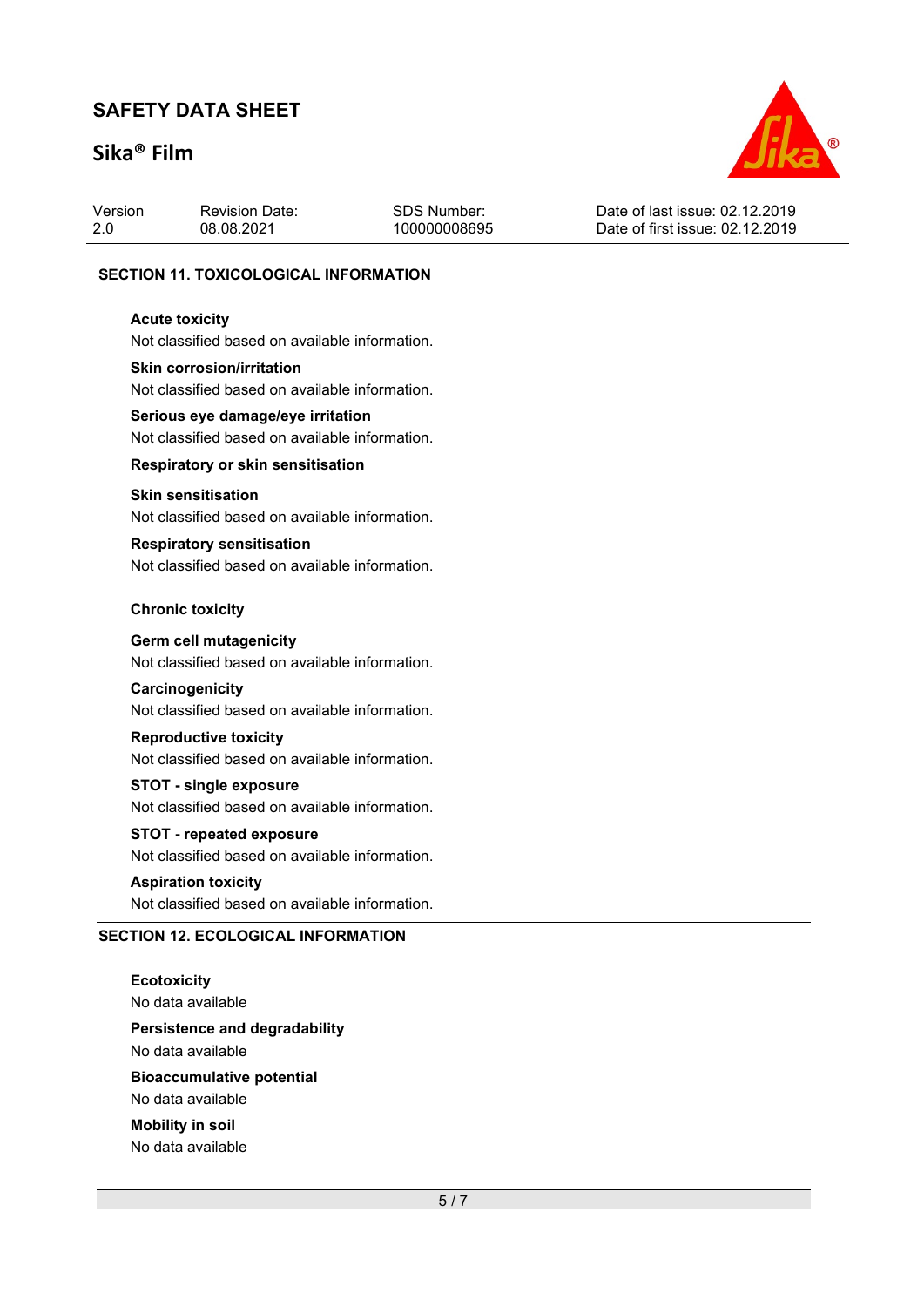## Sika® Film



| Version<br>2.0                             | <b>Revision Date:</b><br>08.08.2021                                                                                           | <b>SDS Number:</b><br>100000008695 | Date of last issue: 02.12.2019<br>Date of first issue: 02.12.2019 |  |  |  |  |
|--------------------------------------------|-------------------------------------------------------------------------------------------------------------------------------|------------------------------------|-------------------------------------------------------------------|--|--|--|--|
|                                            | Other adverse effects                                                                                                         |                                    |                                                                   |  |  |  |  |
|                                            | Product:                                                                                                                      |                                    |                                                                   |  |  |  |  |
|                                            | Additional ecological infor- : There is no data available for this product.<br>mation                                         |                                    |                                                                   |  |  |  |  |
| <b>SECTION 13. DISPOSAL CONSIDERATIONS</b> |                                                                                                                               |                                    |                                                                   |  |  |  |  |
|                                            | <b>Disposal methods</b>                                                                                                       |                                    |                                                                   |  |  |  |  |
|                                            | Contaminated packaging<br>Empty containers should be taken to an approved waste han-<br>dling site for recycling or disposal. |                                    |                                                                   |  |  |  |  |
|                                            | If potential for exposure exists refer to Section 8 for specific personal protective equipment.                               |                                    |                                                                   |  |  |  |  |
| <b>SECTION 14. TRANSPORT INFORMATION</b>   |                                                                                                                               |                                    |                                                                   |  |  |  |  |
|                                            | <b>International Regulations</b>                                                                                              |                                    |                                                                   |  |  |  |  |
|                                            | <b>UNRTDG</b><br>Not regulated as a dangerous good                                                                            |                                    |                                                                   |  |  |  |  |
|                                            | <b>IATA-DGR</b><br>Not regulated as a dangerous good                                                                          |                                    |                                                                   |  |  |  |  |

IMDG-Code Not regulated as a dangerous good

Transport in bulk according to Annex II of MARPOL 73/78 and the IBC Code

Not applicable for product as supplied.

### National Regulations

### ADG

Not regulated as a dangerous good

## SECTION 15. REGULATORY INFORMATION

| Safety, health and environmental regulations/legislation specific for the substance or mixture            |                                                                                                                                                                                                        |
|-----------------------------------------------------------------------------------------------------------|--------------------------------------------------------------------------------------------------------------------------------------------------------------------------------------------------------|
| No poison schedule number allocated<br>Standard for the Uniform<br>Scheduling of Medicines and<br>Poisons |                                                                                                                                                                                                        |
| International Chemical Weapons Convention (CWC)<br>Schedules of Toxic Chemicals and Precursors            | Not applicable                                                                                                                                                                                         |
| <b>Prohibition/Licensing Requirements</b>                                                                 | There is no applicable prohibition,<br>t.<br>authorisation and restricted use<br>requirements, including for carcino-<br>gens referred to in Schedule 10 of<br>the model WHS Act and Regula-<br>tions. |